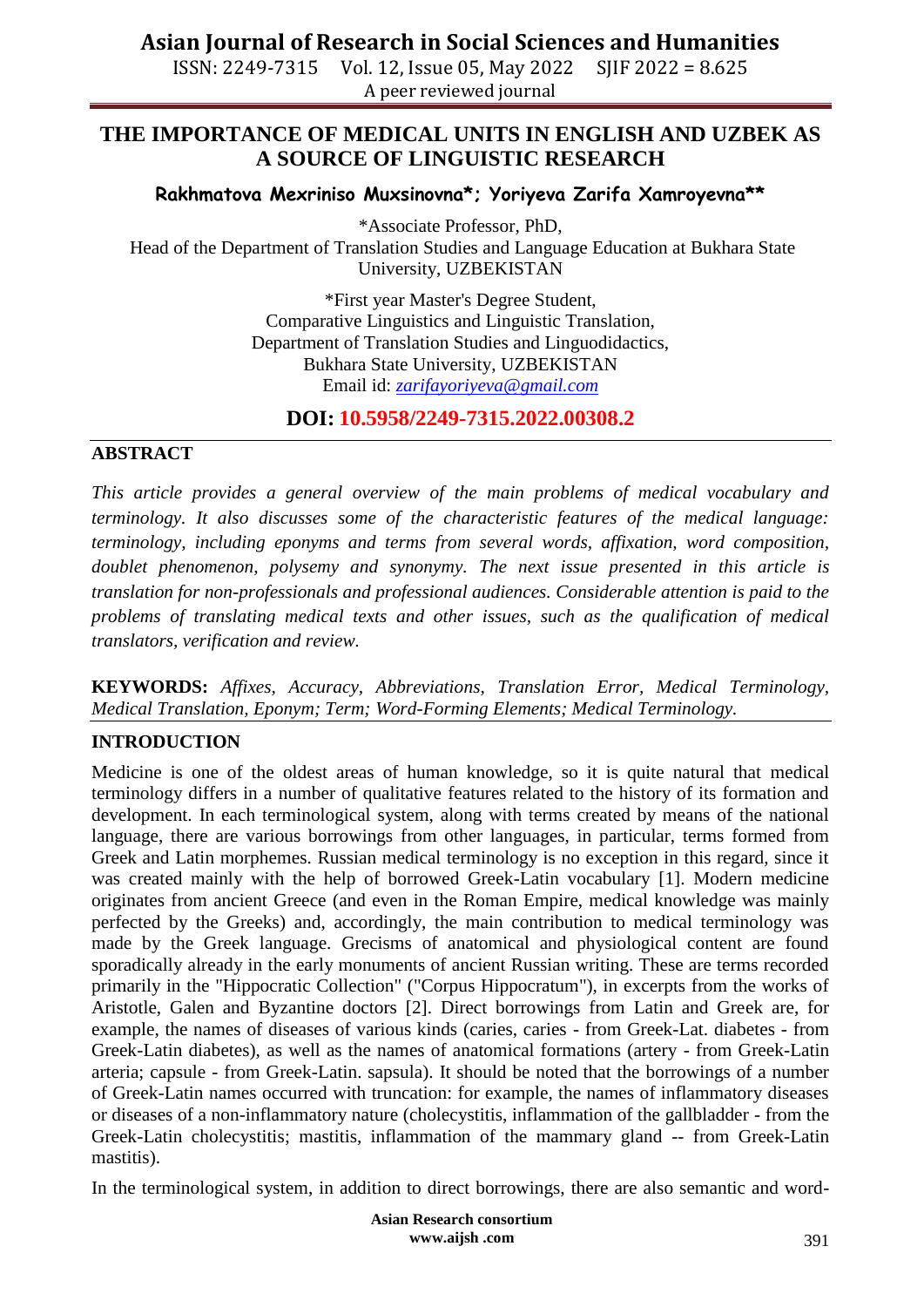ISSN: 2249-7315 Vol. 12, Issue 05, May 2022 SJIF 2022 = 8.625 A peer reviewed journal

forming calques and literal, etymological translations from Latin and Greek (for example, macrocephaly, big-headedness, - from Greek-Lat. macrocephalia; favorable prognosis -- from Lat. prognosis bona) [5]. In the medical vocabulary of the Russian language, in addition to complete cripples, there are also half-glasses - terms consisting partly of native material, partly of the material of a foreign word and corresponding in morphological structure to similar words of the source language (upper medial - from Latin supramedialis). Along with this, translators also resorted to calculus. A. P. Protasov introduced the name "clavicle", which is a tracing paper from the Latin word clavicula (from clavis key). The term "inflammation", created by the Neck in 1761. as a tracing paper from the Latin word inflammatio (from flamma flame) was first recorded in the dictionary [6]. Tracing paper is a hidden borrowing: a word or expression reproducing the structure of a foreign-language sample is created from the original language material. Translations of borrowed medical terms into Russian have several ways: direct borrowing, which is the transfer from one language to another of ready—made material units — words, morphemes - and their semantics (fully or partially in accordance with the terms of borrowing, examples above), and hidden, or internal, borrowing [7]. These include tracing papers, which are divided into wordformative, semantic and phraseological [8]. Examples of word-forming cripples: host cell, memory cell, incompatibility, parent cell, etc. Semantic tracing paper should include semantic borrowings, in which the meaning of a foreign word is borrowed, and not its structure. A mandatory criterion for the selection of semantic tracing paper is the fact that the new meaning of the word should reflect a new concept for this language. Such semantic tracing papers were, at one time, the English "cell" — "cell" (meaning "the simplest unit of the structure and vital activity of the organism, consisting of a nucleus, protoplasm and shell" [9]); "tissue" — "tissue" (meaning "a set of histological elements, i.e. cells and elements of intercellular substance [10]); "vessel" — "vessel" (meaning "duct or channel carrying any biological fluid" [11]); "proving" is a "test" (meaning "a systematic testing procedure on healthy people to find out the symptoms that cause the need for a medicinal substance" [12]).

In phraseological calculus, in addition to the meaning, the ways of combining words are borrowed. Phraseological calculus leads to the formation of a new phraseological unit in the language. Examples of phraseological cripples are: "natural selection" [13] — "natural selection" [14]; "unconscious selection" — "unconscious selection" [15]; "struggle for existence = struggle for life" — "struggle for existence" [16]; "drug picture" — "medicinal picture" = "medicinal portrait" (description of symptoms noted in healthy volunteers who have experienced a particular drug) [17],

Analyzing the examples given, it becomes clear that tracing paper is more represented in Russian medical terminology. All this is due to the nature of term creation — the conscious selection of linguistic means of expressing medical concepts by specialists, and that calculus is the most basic method of translating medical terms, which gives brevity and simplicity to the equivalent obtained with its help and its unambiguous correlation with the original word [18]. And one of the main requirements for modern terminological names is their "international recognition", provided by the internationality of the form and content of terms. It is calculus that presupposes the internationality of the content of terms while preserving their national form, which is especially significant when translating medical vocabulary.

The examples were translated from English into Russian; the choice of English was due to the fact that this language is currently the language of international communication and, in particular, is widely used in medicine. In addition, Latin has had a greater impact on English, to a lesser extent on Russian. The role of Latin in enriching medical terminology lies not only in its direct impact on terminological systems, but also in the fact that Greek borrowings and term elements penetrated into terminological systems through it, in the formation of Neolatinisms — terms created on the basis of Greek-Latin term elements in national languages. In modern society, Latin is extremely

> **Asian Research consortium www.aijsh .com**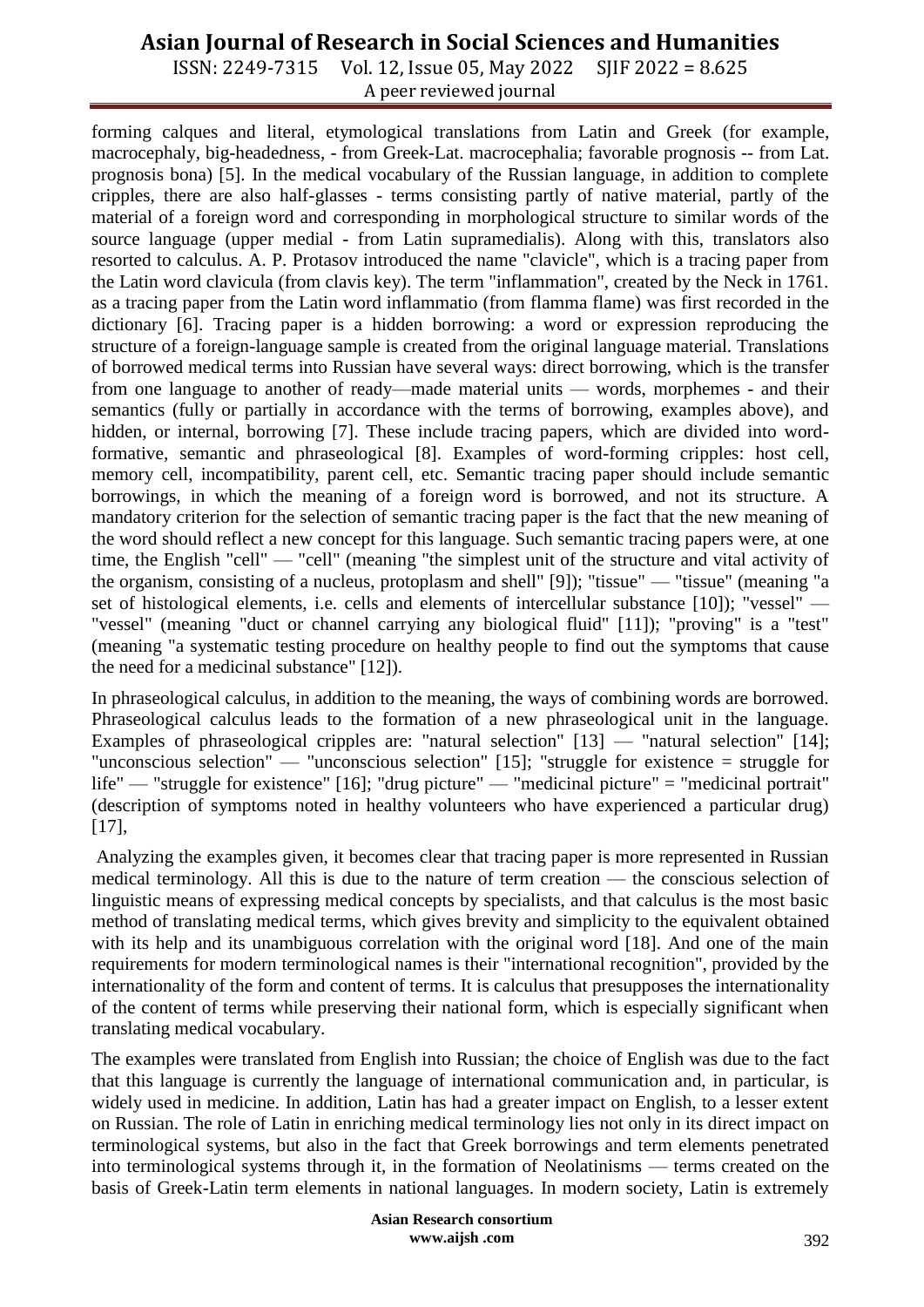ISSN: 2249-7315 Vol. 12, Issue 05, May 2022 SJIF 2022 = 8.625 A peer reviewed journal

necessary not only for doctors, but also for entrepreneurs, lawyers, lawyers and representatives of other professions. Persona non grata, status quo, terra incognita — these are just a tiny part of those Latin expressions and catch phrases that we meet almost every day. Moreover, without minimal knowledge of the Latin language, without understanding well-known Latin expressions, proverbs and catch phrases, it is already impossible to imagine a modern intelligent person.

The adaptation of the means of word formation for the creation of professional names and the specialization of their meanings are very expedient. This achieves such a desirable phenomenon for terminology as the regular correlation of means of expression with the content of concepts. The consistency of the sign and meaning is especially clearly achieved by international means, in which the meaning of prefixes and suffixes can be "deciphered" outside of their connection with the basis of the word. These are: micro-, macro-, pre-, post-, counter-,re-; -graph, -gram, -drom, measure, -meter, -plan, -osprey, -tech, -throne, -background and under. (for example, a microscope is Greek. SH1KGOB "small", Bkoreo "I look"). That is why it is so easy with their help to create a series of formations with a similar meaning, which, as a rule, reflect the basis for the classification of concepts and, accordingly, terms. This is most clearly seen in the terminology of modern medicine.

Names of diseases with a fairly clear differentiation of its nature: inflammatory processes in the organs of the human body (appendicitis, bronchitis, bursitis, vasculitis, dermatitis, carditis, sinusitis, tonsillitis, radiculitis, tracheitis); tumor formation (lipoma, atheroma,hygroma, fibroids, blastoma, osteoma, angioma, papilloma, lymphangioma); diseases of the body's microsystems (neurosis, leukemia, sclerosis, angiosis, osteochondrosis, reticulosis, tuberculosis, spondylosis); diseases associated with severe pain (neuralgia, ischalgia, myalgia, arthralgia).

Instrumental means of examination of organs (bronchoscope, gastroscope, rectoscope, colposcope, colonoscope, rhinoscope, laryngoscope, pharyngoscope).

Research methods (bronchoscopy, gastroscopy, rectoscopy, colposcopy, colonoscopy, rhinoscopy, -laryngoscopy, pharyngoscopy; fluorography, cardiography, vasography, cholecystography, cystography, renegraphy, urography, salpingography).

Medications (atropine, analgin, bifungin, reopyrin, nystatin, hemostimulin, pantocrine, cerebrolysin).

Doctors are specialists in certain fields of medicine (cardiologist, endocrinologist, gastroenterologist, otolaryngologist, dermatologist, epidemiologist, urologist, nephrologist; psychiatrist, phthisiologist, pediatrician).

Areas of medical science and practice (cardiology, endocrinology, gastroenterology, hematology, dermatology, neurology, urology; psychiatry, pediatrics, phthisiology).

The principle of analogy is very characteristic for the formation of terms in general. This, in turn, creates a prerequisite for standard word-formation models in structure and meaning, in which parts of addition are repeated. So in medical terminology, the use of the part -treatment is frequent: mud treatment, hydrotherapy, heat treatment.

A considerable group consists of terms whose origin is associated with the names of those who made a scientific discovery — these are eponymous terms. The word "eponym" is of Greek origin, which literally means "giving something its name."

In medical terminology, where the influx of eponym terms is particularly large, there is such a phenomenon: in a number of some terms

the same surname Jaeger is used, but it belongs to three different scientists who lived at different times and in different countries: Jaeger's amputation is an operation named after the German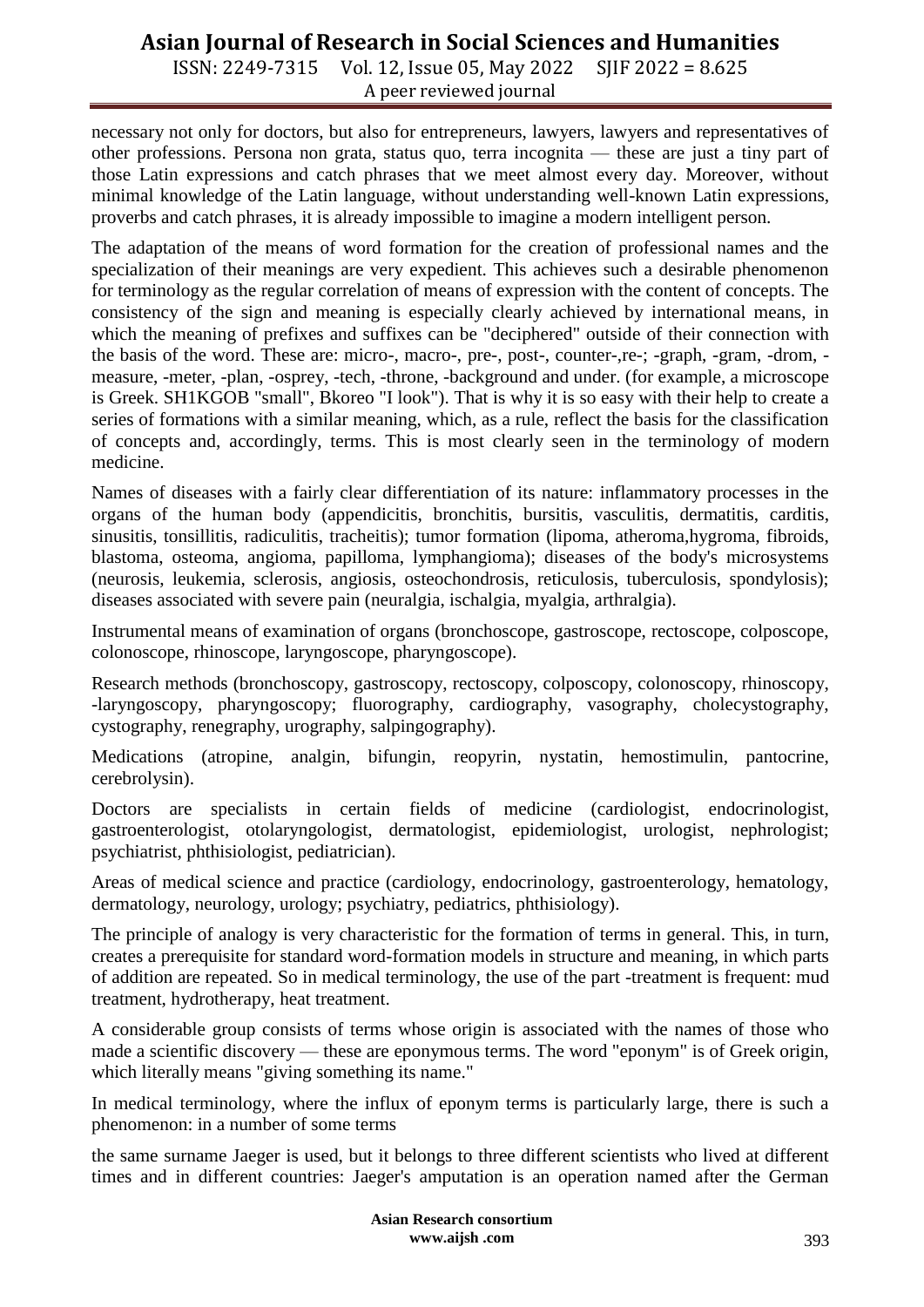ISSN: 2249-7315 Vol. 12, Issue 05, May 2022 SJIF 2022 = 8.625 A peer reviewed journal

surgeon M. Jaeger (1795-1838); Jaeger's plate and Jaeger's keratome are terms created in honor of the Austrian ophthalmologist F. Jaeger (1784-1871), hook Jaeger is a tool invented by the German ophthalmologist W. Jaeger (born in 1917). Such examples are not unique in medical terminology. Repeated use of the same surnames leads to errors and ambiguity, so it is also undesirable in terminology.

In the formation of eponymous medical terms, the suffix-s (-ev) is considered very productive, which indicates that something belongs to the person who discovered this phenomenon: varoliev bridge - varoli kuprigi, Gunter canal — Gunter canal, etc. Out of 496 names of eponymous terms in the dictionary "Eponyms in anatomy" by S. D. Denisov and P.G. Pivchenko 152 eponyms  $(30.6\%)$  have the suffix -ov (-ev), 272 eponyms  $(54.8\%)$  have the form R.P. + I.P.

Eponymous medical terms play a prominent role in naming new phenomena or discoveries in the field of medicine due to the established international tradition of naming a particular discovery or invention after the scientist who made this discovery or invention. Here you can select several names:

• Diseases (Pringle, Raynaud, Milkman, Marfan, Nott, Little Pringle, Raynaud, Milkman, Marfan, Nott, Little casalliga, etc.);

- Syndromes (Down syndrome down syndrome);
- Anatomical units of the organism (Gorner's muscle Gorner's muscles);
- Medical theories (Fletcherism);

• Methods of research and treatment (methods of Ott, Pavlov, Pasteur, Golgi-Ott, Pavlov, Pasteur, Golgi methodlari);

- Medicines (Salk and Sabine vaccines Salk va Sabine vaccinalari);
- Medical instruments (Cooper's scissors Cooper kaichisi);
- Disease detection tests (Dick Dick test);
- Names of surgical operations (Bruns operation Bruns operationsi);

• The names of bacterial genera formed from the surnames of researchers (klebsiella, Koch wand — Koch taekchasi).

Some eponymous terms can form a whole word-formation series. For example, with the help of a part of the compound word X—ray (on behalf of the German physicist Wilhelm Conrad X-ray (1845-1923), words with the meaning "related to radiology, to X-ray radiation" are formed: X-ray, X-ray, X-ray, X-ray diffraction,

X-ray diagnostics; X-ray diagnostic, X-ray simograph, etc.) [5, p. 115]. The number of components of this word-formation series includes 30 vocabulary units.

The clinical syndromes and symptoms associated with the names of literary heroes of novels and novellas of the XVIII—XX centuries and with the names of historical persons are interesting, imaginative and well remembered. Some of these characters are still popular today (Pickwick syndrome is named after one of the heroes of the novel by Charles Dickens "Notes of the Pickwick Club"; Alice in Wonderland syndrome is named after the heroine of the book of the same name by English writer L. Carroll; Albatross cider is named after the character of the "Tales of the Old Sailor" by Samuel Taylor Coltros), caesarean section (the ancient Roman royal (Caesarean) law that allowed this operation).

By their structure, eponym terms can be one-component, two-component and three-component, for example:

> **Asian Research consortium www.aijsh .com**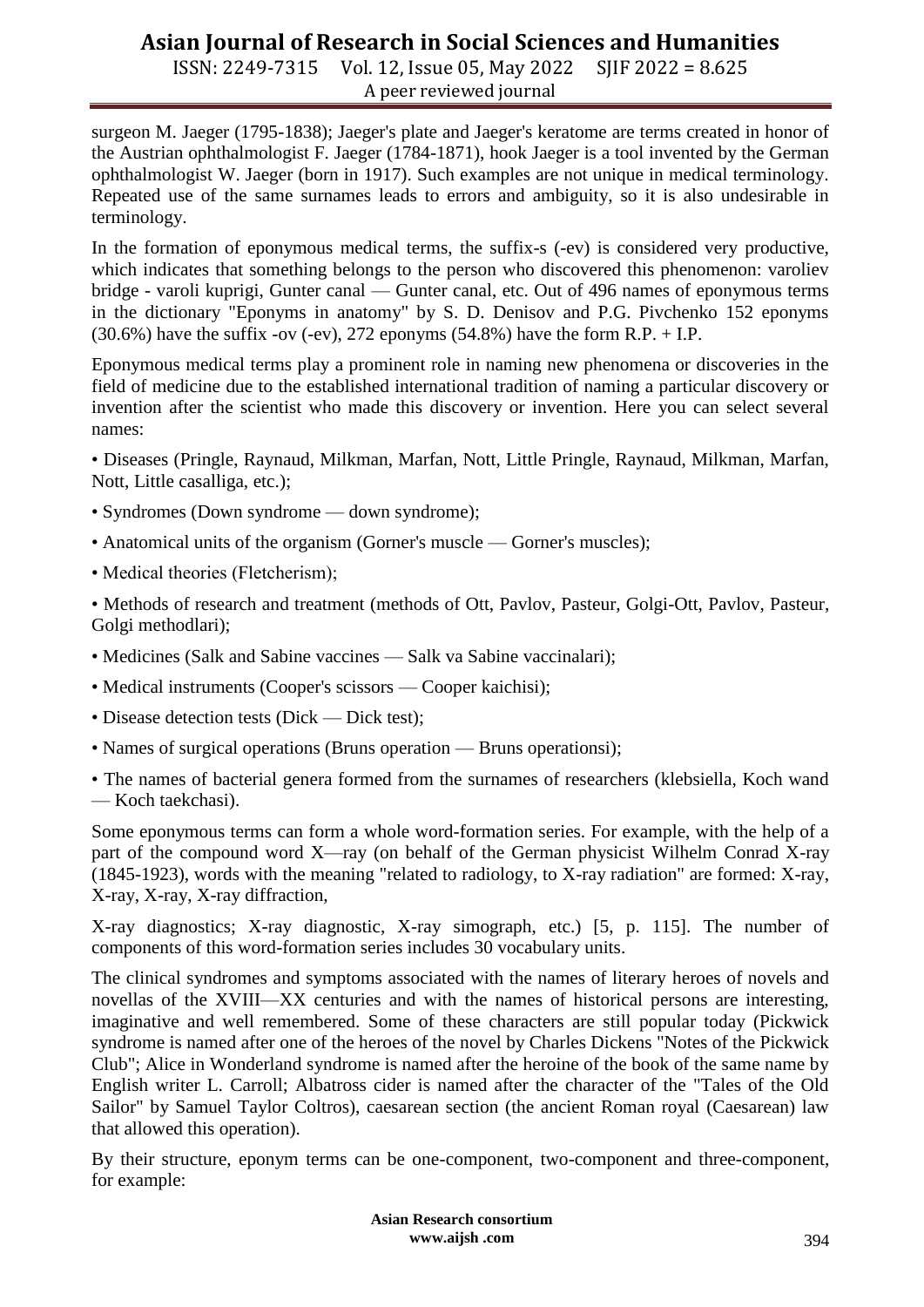ISSN: 2249-7315 Vol. 12, Issue 05, May 2022 SJIF 2022 = 8.625 A peer reviewed journal

Aaron symptom (Aaron symptom), Abdergalden-Fanconi syndrome (Abdergalden-Fanconi syndrome), Abdergalden-Kaufmann-Lignac syndrome (Abdergalden-Kaufmann-Lignac syndrome).

The compound names, along with proper names, also include common vocabulary, which serves as so-called reference words-terms corresponding to generic concepts. The composition of the reference words-terms for each of the branches of knowledge includes a certain number of words. They can be grouped into three groups according to the scope of distribution: some may have a specific scientific character (in medicine - a syndrome, symptom, disease), others — interscientific (in chemistry and physics — a constant, equation), others are general scientific (theory, method, law).

Thus, the analysis of the origin of medical terminology shows that the specificity of terminological vocabulary is expressed in the fact that the term is a sign of a special concept associated with a specific field of knowledge. And it is not important what the origin of the word has become this sign, but that it becomes an independent linguistic unit.

#### **REFERENCES**

- **1.** ArnoldI.V. The English Word. Moscow, 1990.
- **2.** Fischbach H, 1986 "Some Anatomical and Physiological Aspects of Medical Translation". Meta. 31:16-21.
- **3.** Gotti M., Salager-Meyer F. (eds), 2006 Advances in Medical Discourse Analysis: Oral and Written Contexts. Peter Lang.
- **4.** Montalt V.R., Gonzalez-Davies M., 2007. Medical Translation Step by Step, Manchester, UK & Kinderhook (NY), USA: St. Jerome Publishing.
- **5.** Pochhancker F., Shlesinger M. (eds.), 2007 Healthcare Interpreting: Discourse and Interaction. Amsterdam/Philadelphia: John Benjamins.
- **6.** Tkacheva L.B. Terminology and sociolinguistics // Theoretical problems of scientific and technical terminology and translation practice:

Abstracts of the zonal scientific conference (June 4-5). – Omsk: Om PI, 1995.

**7.** Averbukh K.Ya. To the definition of the basic concepts of terminology //

Theoretical problems of scientific and technical terminology and translation practice: Abstracts of the zonal scientific conference

(June 4-5). – Omsk: OmPI, 1995.

- **8.** Arnold I.V. Lexicology of modern English. M. Higher School, 1986. 296 p
- **9.** Akhmanova O.S. Dictionary of linguistic terms. M.:

Encyclopedia, 2016. – 607 p. 62

- **10.** Danilenko V.P. Russian terminology: The experience of linguistic description. M.: Nauka, 1997. – 246 p.
- **11.** Borisova L.T., Donskoy Ya.L. Homonymy and polysemy in the branch terminological dictionary // Theoretical problems of scientific and technical terminology and translation practice: Abstracts of the zonal scientific conference (June 4-5). – Omsk: OmPI, 1995. – pp.28-29.
- **12.** Gorodilov V.V. On the ambiguity of the term within the framework of the functional style of scientific and technical literature // Theoretical problems of scientific and technical